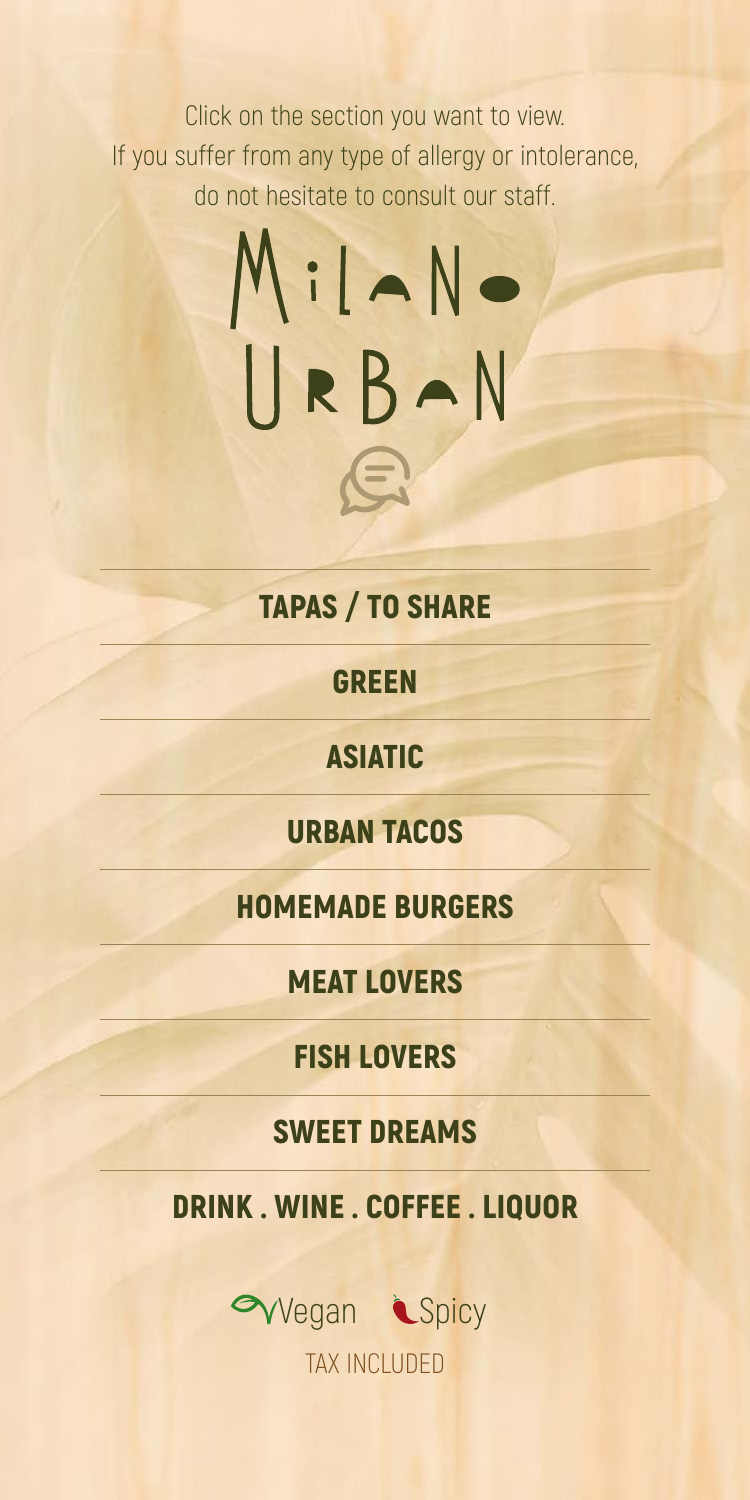### <span id="page-1-0"></span>TAPAS / TO SHARE

### GILDAS

**Olive, piparra and anchovy skewer** €2.00 unit

> **OVCRYSTAL BREAD** WITH TOMATO

**crystal bread toast, tomato, oil and salt.**

4.50€

### IBERIAN HAM PORTION "100% BELLOTA"

**accompanied by crystal bread with tomato**

17.50€

#### BREADED SQUID

**accompanied by smoked alioli** 13.50€

### OUR CRUNCHY BRAVAS **Delicious!** 7.50€

### CHICKEN WINGS

### *<b>OVTRUFFLED HOMEMADE* FRENCH FRIES **truffle mayonnaise**

**Stir-fried in the wok. Super juicy!**  12.50€

### MS. CROQUETE 4U.

**Delicious homemade chicken croquettes** 8.50€ / Extra Croquete 2.00€

#### NACHOS URBAN

**Accompanied by pico de gallo, guacamole and sour cream**

### **WBREAD, OLIVES AND ALIOLI** 2.00€

12.50€

### **QYCRISPY ARTICHOKES**

**artichoke chips**

**with homemade salsa dip of red peppers** 12.50€

8.50€

### DUCK GYOZAS 6U.

**Japanese steamed dumplings but crispy and we accompany them with our secret sauce.**

12.00€

### BROKEN EGGS WITH IBERIAN HAM

**Fried eggs, Spanish potato and slices of Iberian ham** 13.50€

### VEAL CARPACCIO

**Very thin slices of veal, portobello, parmesan, arugula and washed down with our lemon and truffle vinaigrette**



### KIDS MENU

### 2 MINI BURGUERS WITH FRIES 4.95€

### NUGGETS WITH FRIES 4.95€





[MENU](#page-0-0) [BEBIDAS](#page-8-0)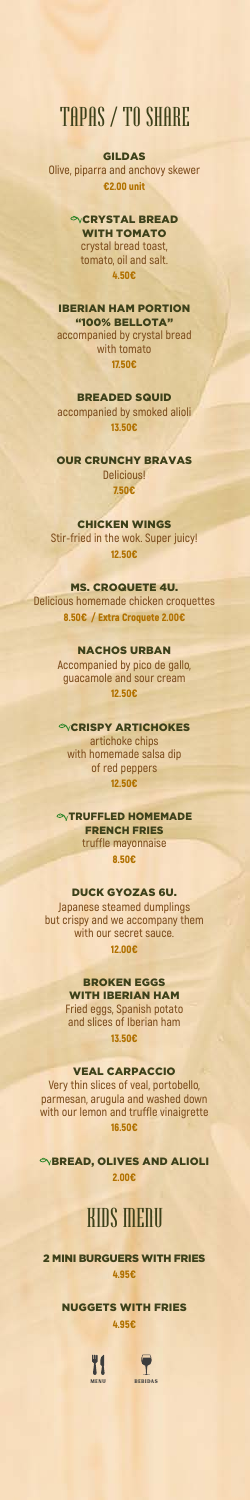### <span id="page-2-0"></span>GREEN

### THAI SALAD

**Mix of lettuce, cherry tomatoes confit, sautéed prawns, avocado, mango and sweet chili sauce** 16.50€

### FIT SALAD

**Roasted sweet potato with spices, avocado, feta cheese, baby sprouts,**

### **almonds, goji and our old-fashioned mustard vinaigrette** 13.50€



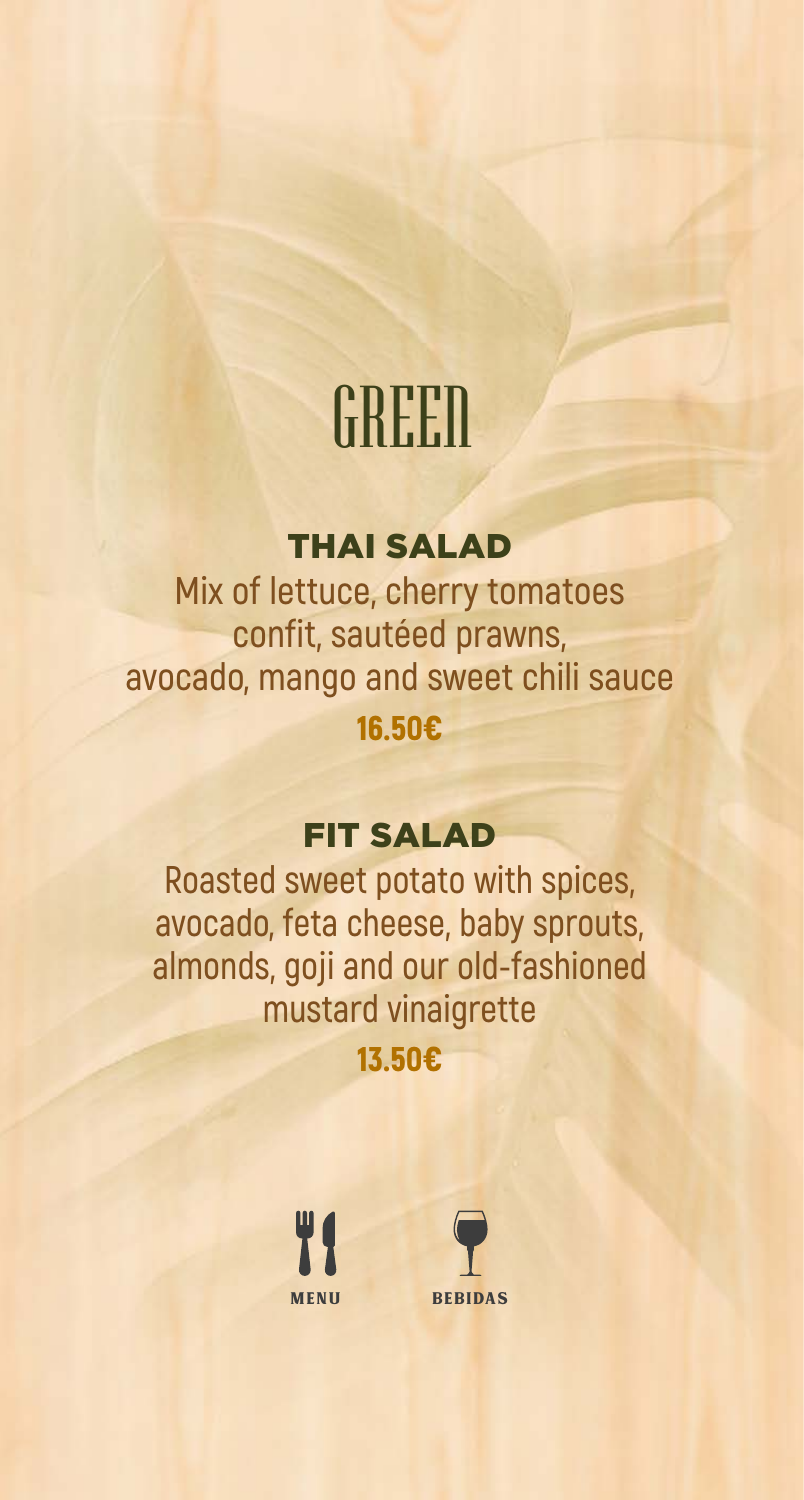### <span id="page-3-1"></span><span id="page-3-0"></span>ASIATIC

### CHICKEN WOK

**Chinese noodles, crunchy chicken strips, Verduritas & Salsa Teriyaki** 15.50€

### SEPIA & PRAWNS WOK

**Chinese noodles, shrimp, cuttlefish, vegetables & teriyaki sauce** 16.50€

### **OVEGGIE WOK**

**Chinese noodles, tofu, mushrooms, sauteed vegetables & teriyaki sauce** 15.00€



### LCRISPY CHICKEN SAAM 3U.

**Chicken breast marinated in spices and batter, pickled shiitake mushrooms, mayo-sriracha, mint and basil, wrapped in lettuce leaf**

12.50€

### URBAN TACOS

### FISH TACOS 3U.

**Crispy marinated white fish cilantro, cabbage, avocado, pickled onion & chipotle mayo** 13.50€

#### PRAWNS TACOS 3U.

**in tempura, creamy sauce and pico de gallo** 13.50€

### CHICKEN TACOS 3U.

**Marinated shredded chicken with chili sauce, chipotle, orange, guacamole, chives and mint** 12.50€

### IBERIAN SECRET PORK TACOS 3U.

**marinated with achiote, cheese, pineapple, coriander and chives** 12.50€



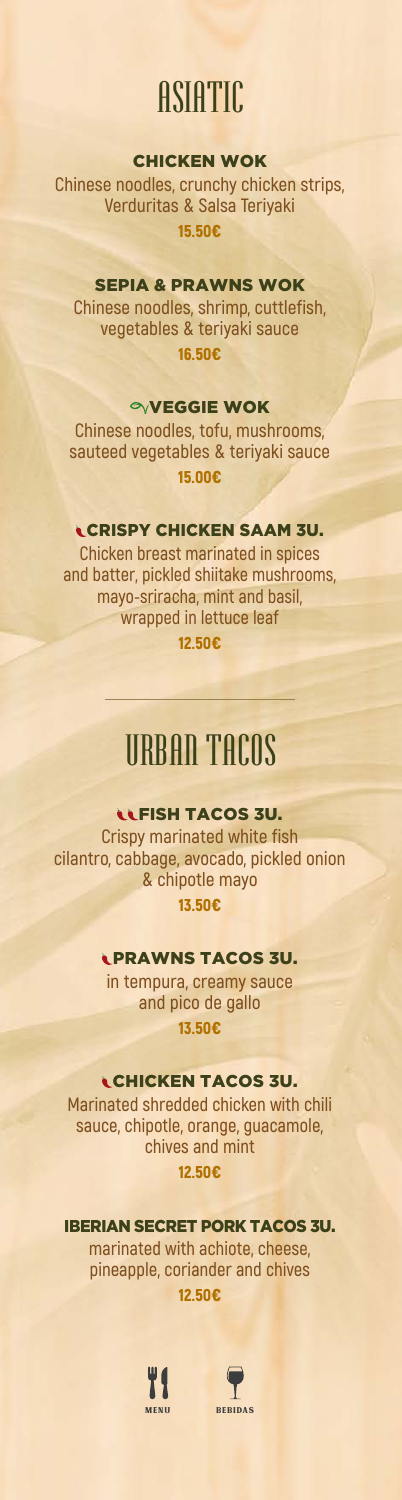### <span id="page-4-0"></span>HOMEMADE BURGERS SERVED WITH HOMEMADE FRENCH FRIES

**Tall our burgers and pieces of meat are cooked baked on coals.** We have fresh bread of the day, from our trusted oven, GLUTEN FREE.

### TRADITIONAL

Veal burger 150gr. **with American cheese, onion, lettuce and tomato** 12.50€

### **CMEXICAN**

Veal burger 150gr. **American cheese, jalapeños, crispy onion guacamole, lettuce and tomato** 14.50€

### 007

Veal burger 150gr. **with goat cheese, egg, bacon, caramelized onion, BBQ sauce, lettuce and tomato** 16.50€

### ITALY

Veal burger 150gr. **with parmesan cheese, dried tomato, arugula & truffle mayonnaise.**

15.50€

### KOPPERS

Veal burger 150gr. **with American cheese, onion rings, bacon, lettuce, tomte & Urban sauce** 13.50€

### GRANJERA

Country chicken burger of 150gr. **Crispy chicken, American cheese, bacon, lettuce, tomato & mayonnaise** 15.00€

**EXTRA GOAT CHEESE · 2.00€**



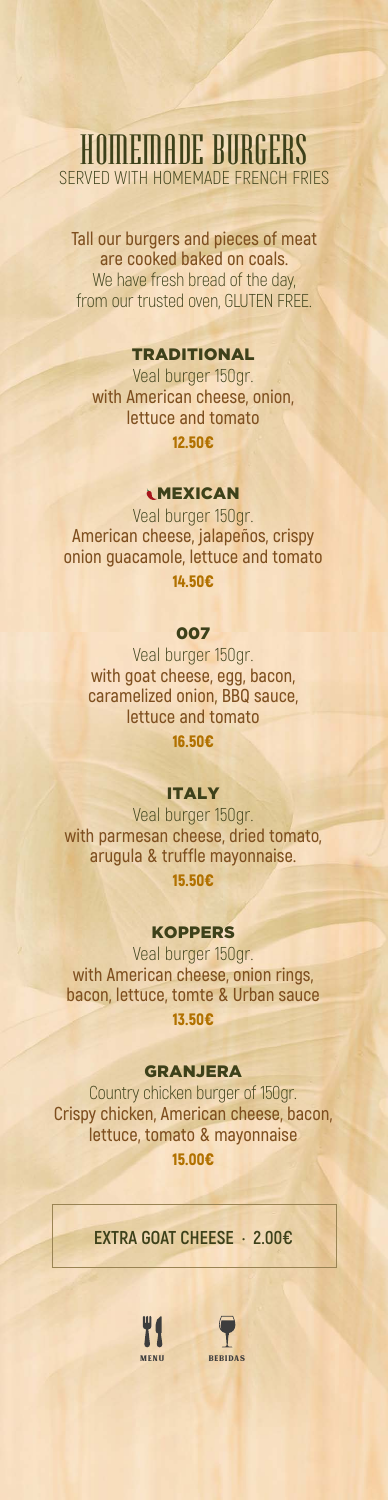### <span id="page-5-0"></span>MEAT LOVERS

**All our meats are cooked baked on coals. And they are accompanied by homemade potato chips and piquillo peppers.**

### VEAL ENTRECOTE

**300 gr of carved veal entrecote** 22.00€

BLACK ANGUS BEEF PICAÑA **¡Grilled!** 24.50€

#### IBERIAN SECRET PORK

**Grilled** 18.50€

### GRILLED LAMB CHOPS MALLORCAN SUCKLING, WITH FRIED GARLIC **¡delicious!** 20.50€

### CHICKEN THIGH GRILLED **tasty and healthy, with sweet potato purée and pico de gallo** 16.50€

### GALICIAN VEAL MILANESE ESCALOPE **with homemade french fries** 17.50€

### **EXTRA TRUFFLE SAUCE · 2.50€**



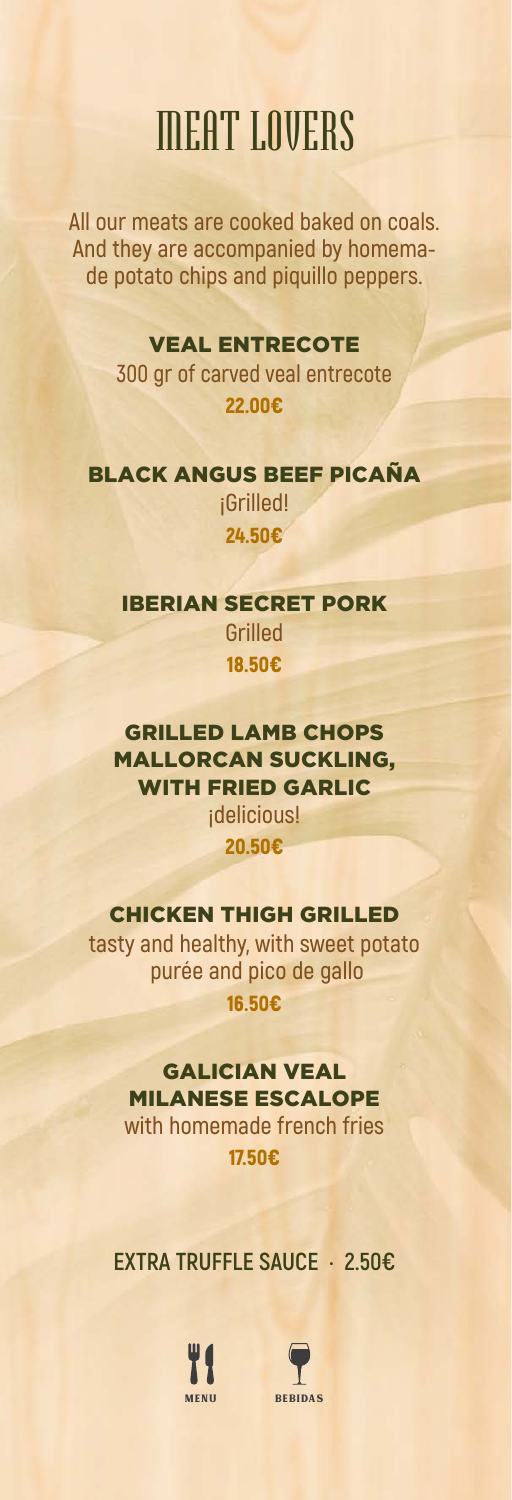### <span id="page-6-0"></span>FISH LOVERS

**Accompanied by baked potato and lettuce hearts**

### GRILLED SQUID 17.50€

### COD AT LOW TEMPERATURE 18.50€

### GRILLED SALMON

18.50€



### GRILLED OCTOPUS **With root cream and pico de gallo** 19.50€



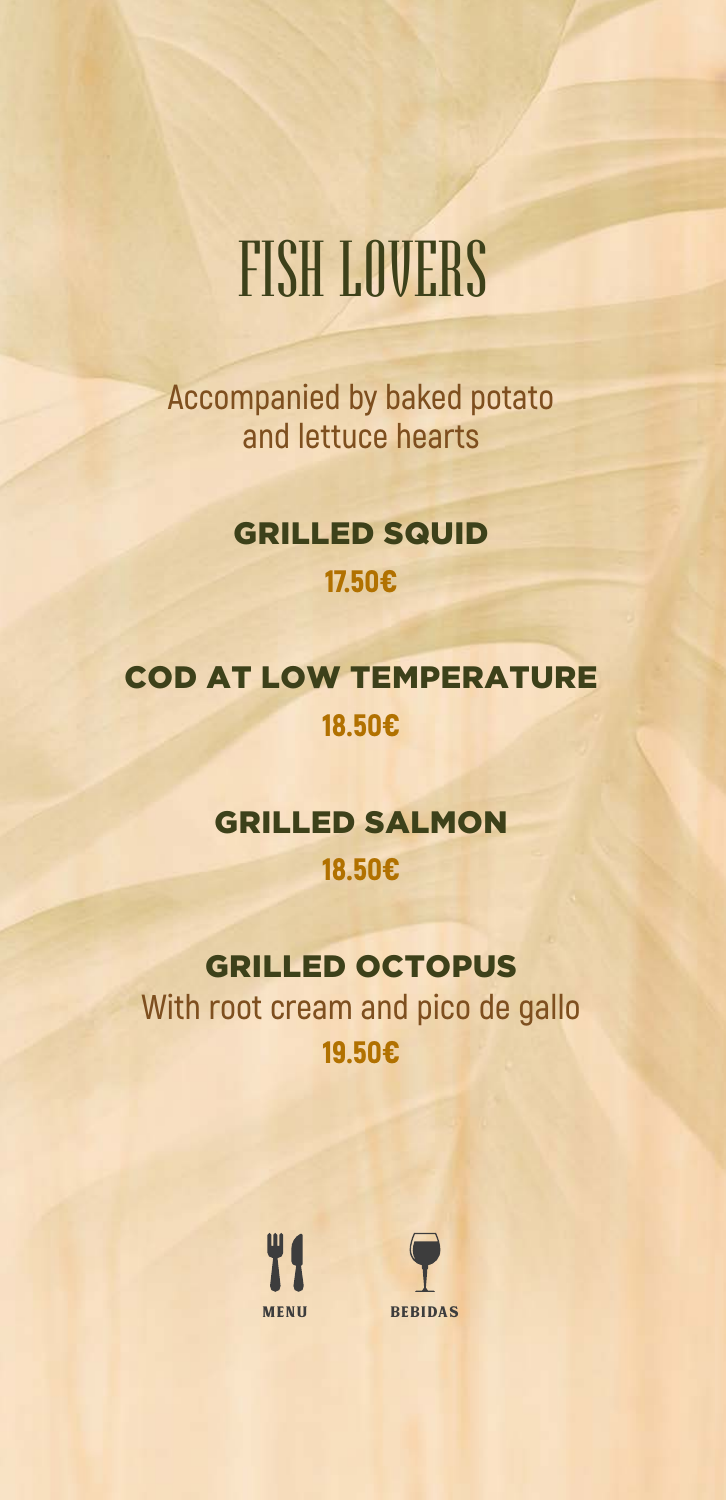### <span id="page-7-0"></span>SWEET DREAMS

### OREO WITH MINI COOKIES 6.50€

### LEMON PIE 6.50€

### KINDER COLD CAKE 6.50€

### CHEESECAKE 6.50€

### BANOFFEE

#### 6.50€

### MANDARIN SORBET 4.50€

### ARTISAN ICE CREAM

### **70% Black chocolate or Mexican vanilla** 4.50€



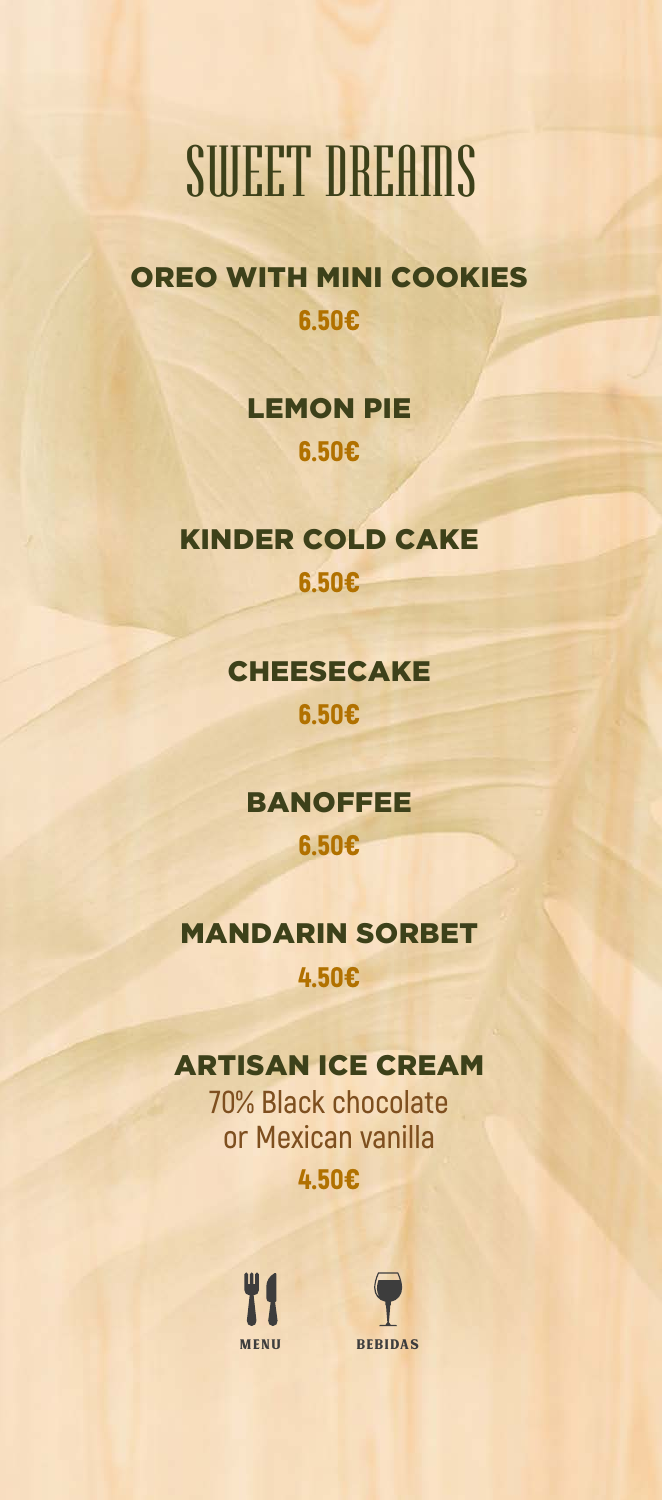# <span id="page-8-0"></span>MiLANO

W<sub>1</sub> **[MENU](#page-0-0)** 

TAX INCLUDED

### [WINE . SANGRÍA](#page-9-0)

### CAVAS . SPARKLING . CHAMPAGNE

### [SOFTDRINKS](#page-10-0)

#### [BEER](#page-10-1)

### [APERITIVES](#page-10-2)

#### [COFFEE . TEA . INFUSIONS](#page-11-0)

### [LIQUORS](#page-11-1)

### [LONGDRINKS](#page-12-0)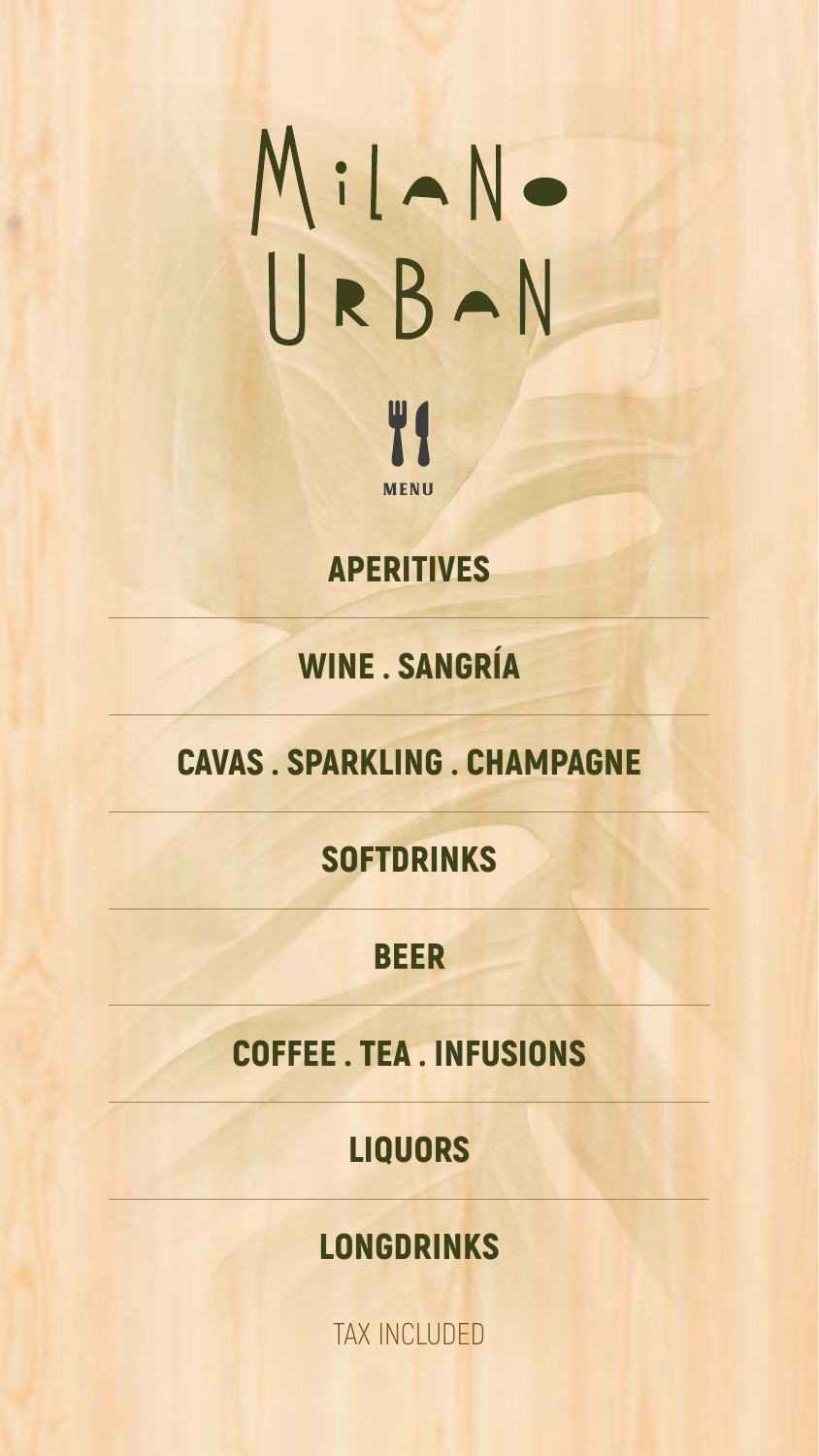## <span id="page-9-0"></span>WINES & CAVA

### RED WINE

LA MALDITA **D.O. Rioja**  Garnacha 16.00€ / Copa 3.50€

### MUGA CRIANZA **D.O. Rioja** Tempranillo, garnacha, mazuelo 25.00€

PAGO DE CAPELLANES CRIANZA **D.O. Ribera del Duero Tempranillo** 

### LEGARIS ROBLE **D.O. Ribera del Duero.** Tinta fina

PSI 2019 **D.O. Ribera del Duero Tempranillo** 

17.00€ / Copa 3.50€ Magnum 35.00€

### 30.50€

PAGO DE CARROVEJAS CRIANZA **D.O. Ribera del Duero** Tinto fino, cabernet sauvignon, merlot 49.50€

48.50€

LUZÓN VERDECILLO ECO **D.O. Jumilla (Juan Gil) Monastrell** 16.50€

**VOL D'ÁNIMA ROSADO D.O. Costers del Segre** Chardonnay, Pinot Noir

LA ESCUCHA **D.O. Bierzo** Mencía 17.50€

WHITE WINE

VOL D'ÁNIMA DE RAIMAT **D.O. Costers del Segre** Chardonay, xarel·lo

15.50€ / Copa 3.50€ LA CAMIONETA **D.O. Rueda** Verdejo

16.00€ / Copa 3.50

#### PUERTA SANTA

**D.O. Rías Baixas** Albariño 17.00€

LA DUDA **D.O. Monterrei** Godello 16.50€

CA SA PADRINA MOLLET **D.O. Binissalem** Prensal Blanc, chardonnay 19.00€

### SOUTHERN OCEAN 2019

**D.o. Nueva Zelanda** Sauvignon Blanc 20.00€

### ROSÉ WINE

m

15.50€ / Copa 3.50€

### CAN AXARTELL ROSADO

**Vi de la Terra, Mallorca.** Pinot Noir, Callet, Mantonegro

21.50€

MANON **D.O. Côtes de Provence** Garnacha negra, syrah, cinsault 22.00€

SANGRÍA SANGRÍA DE LA CASA 1L. 14.50€ / Glass 4.50€

SANGRÍA CAVA DE LA CASA 1L. 18.50€ / Glass 6.00€

#### CAVAS · SPARKLING · CHAMPAGNE

### PARXET BRUT NATURE

**D.O. Cava** Xarel·lo, Macabeo y Parellada 21.50€

### RECADERO TERRERS

**BRUT NATURE - GRAN RESERVA D.O. Cava** Xarel·lo, Macabeo y Parellada 27.00€



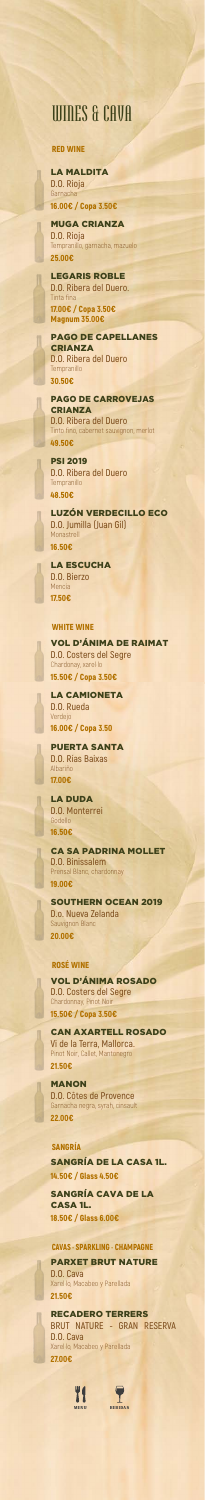### <span id="page-10-1"></span><span id="page-10-0"></span>**SOFTDRINKS**

### COCACOLA COCACOLA

**ZERO** 3.00€ 3.00€

**SPRITE** 

<span id="page-10-2"></span>

FANTA LIMÓN / NARANJA 3.00€ 3.00€

RED BULL ZUMOS 3.50€ 3.00€

BITTER KAS TÓNICA 3.00€ 3.00€

NESTEA AQUARIUS 3.00€ 3.00€

> ROSA BLANCA 0.33 CL.

**CAÑA CERVEZA** 0.33 CL. 2.00€ 2.50€

APFELSCHORLE LACCAO

3.00€ 3.00€

0.33 CL.  $2.50€$  2.30€

**ESTRELLA GALICIA** 0.33 CL. 2.30€ 3.50€

### AGUA CON GAS AGUA MINERAL 3.00€ 2.50€

### BEER

DAMM DAURA CERVEZA "SIN GLUTEN" SIN ALCOHOL

0.33 CL.

VOLL DAMM 0.33 CL.

**SHANDY** CLARA 0.33 CL.  $2.00\epsilon$  4.00€

JARRA 0.50 CL.

### APERITIVES

### MARTINI MARTINI FIERO 4.00€ 6.00€

### APEROL VERMUT ZARRO 6.00€ 3.50€





[MENU](#page-0-0) [BEBIDAS](#page-8-0)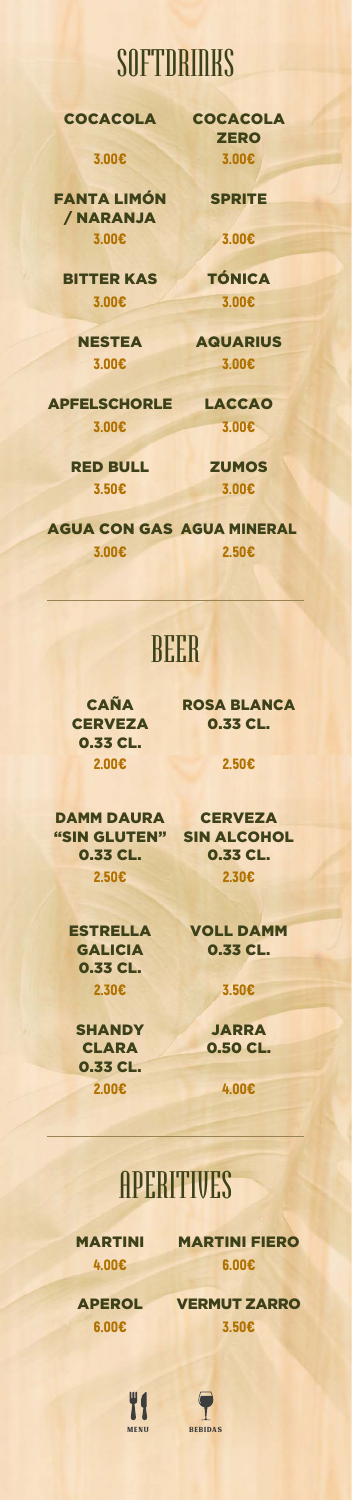### <span id="page-11-0"></span>COFFEE . TEA . INFUSIONS

ESPRESSO CORTADO 1.40€ 1.50€

LATTE **MACHIATO** 

CAFÉ CON LECHE 1.90€ 1.70€

<span id="page-11-1"></span>AMERICANO

CAPUCCINO CARAJILLO 3.50€ 2.10€

> TÉS INFUSIONES 5.00€ 1.80€

OUR SELECTION OF TEAS AND INFUSIONS **English breakfast · Pennyroyal mint Forest fruits · Red tea · Chai Summer Silhouette · Green Tea Digestive · Rooibos · Chamomile**

## LIQUORS

TERRY JÄGERMEISTER 3.00€ 4.00€

BAILEYS PATXARAN 4.00€ 4.00€

HIERBAS CARLOS I

4.00€ 8.00€

TEQUILA

### JOSÉ CUERVO REPOSADO 4.00€

### PATRÓN SILVER

### MEZCAL LOS DANZANTES 8.00€ 8.00€